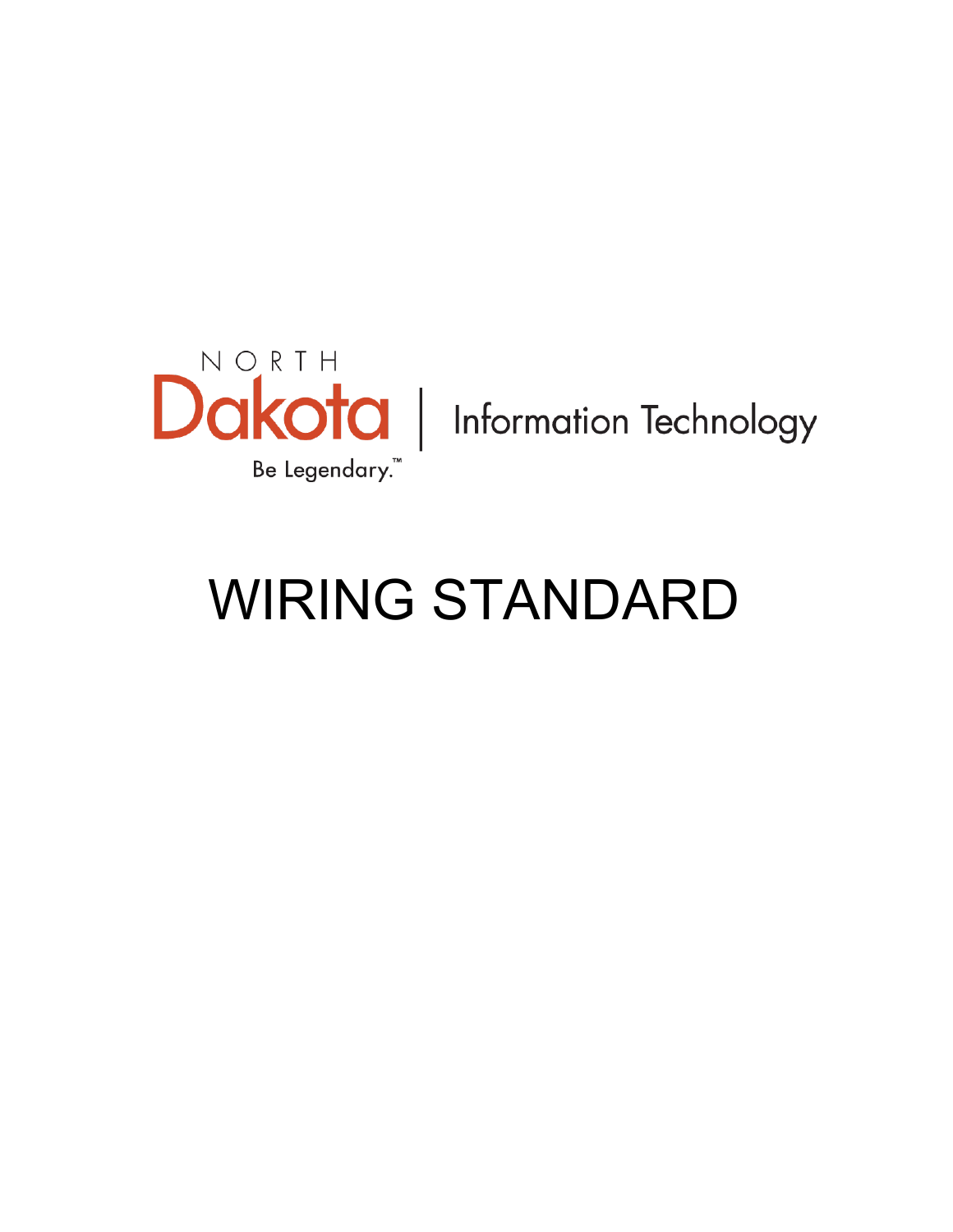# **INTRODUCTION**

This standard defines a telecommunications wiring system for North Dakota State Agencies, offices or buildings that will support a multi-product environment. The purpose of this standard is to enable planning and installation of building wiring, regardless of the telecommunications products, be it voice and/or data, which subsequently will be installed.

This document addresses "telecommunications infrastructure cabling." This term encompasses all types of media used for voice, data and video communications. The media includes, but is not limited to, twisted-pair copper wire, coaxial cable, fiber optic cable and electrical grounding (earthing) cable. The term, Telecommunications, is defined to mean the transmission, reception and the switching of signals, such as electrical or optical, by wire, fiber, or electromagnetic means.

All telecommunications infrastructure work and materials will conform in every detail to the rules and requirements of the National Fire Protection Association, National Electrical Code, local Electrical Codes, any other applicable local or national codes, and present manufacturing standards. All materials will be listed by UL and will bear the UL label. If UL has no published standards for a particular item, other national independent testing standards will apply and such items will bear those labels. Where UL has an applicable system listing and label, the entire system will be so labeled.

The cabling system as described in this document is derived from recommendations made in recognized telecommunications industry standards:

**ANSI/TIA/EIA - 568-A**, Commercial Building Telecommunications Cabling Standard.

- a) **TSB-67**, Field Testing of UTP Cabling Systems.
- b) **TSB-72**, Centralized Cabling Guidelines.

c) **TSB-75**, Additional Horizontal Cabling Practices for Open Offices.

d) **TSB-95**, Additional Field Testing Requirements for Category 5.

e) **ANSI/TIA/EIA - 568-A, Addendum 1**: Propagation Delay and Delay Skew Specifications for 100 ohm 4-pair Cable.

f) **ANSI/TIA/EIA - 568-A, Addendum 2**: Miscellaneous changes and corrections

g) **ANSI/TIA/EIA - 568-A, Addendum 3**: Hybrid and Bundled Cables

h) **ANSI/TIA/EIA - 568-A, Addendum 4**: Modular Patch Cord Production Testing.

i) **ANSI/TIA/EIA - 568-A, Addendum 5**: Category 5e Performance

j) **ANSI/TIA/EIA - 568-B, Addendum 1, draft 6**: Category 6(a) Performance:

**ANSI/TIA/EIA – 569-A**, Commercial Building Standard for Telecommunications Pathways and Spaces.

**ANSI/TIA/EIA – 570-A**, Residential Telecommunications Cabling Standard.

**ANSI/TIA/EIA – 606-A-A**, Administration Standard for Telecommunications Infrastructure of Commercial Buildings.

**ANSI/TIA/EIA – 607**, Commercial Building Grounding (Earthing) and Bonding Requirements for Telecommunications.

**ANSI/TIA/EIA – 729**, Screened, 100 ohm Twisted Pair Cabling

**ANSI/ TIA/EIA – 758**, Customer-Owned Outside Plant Telecommunications Cabling Standard. **BICSI - TDMM**, Building Industries Consulting Services International, Telecommunications Distribution Methods Manual (TDMM)

National Fire Protection Agency (**NFPA – 70**), National Electrical Code (**NEC**)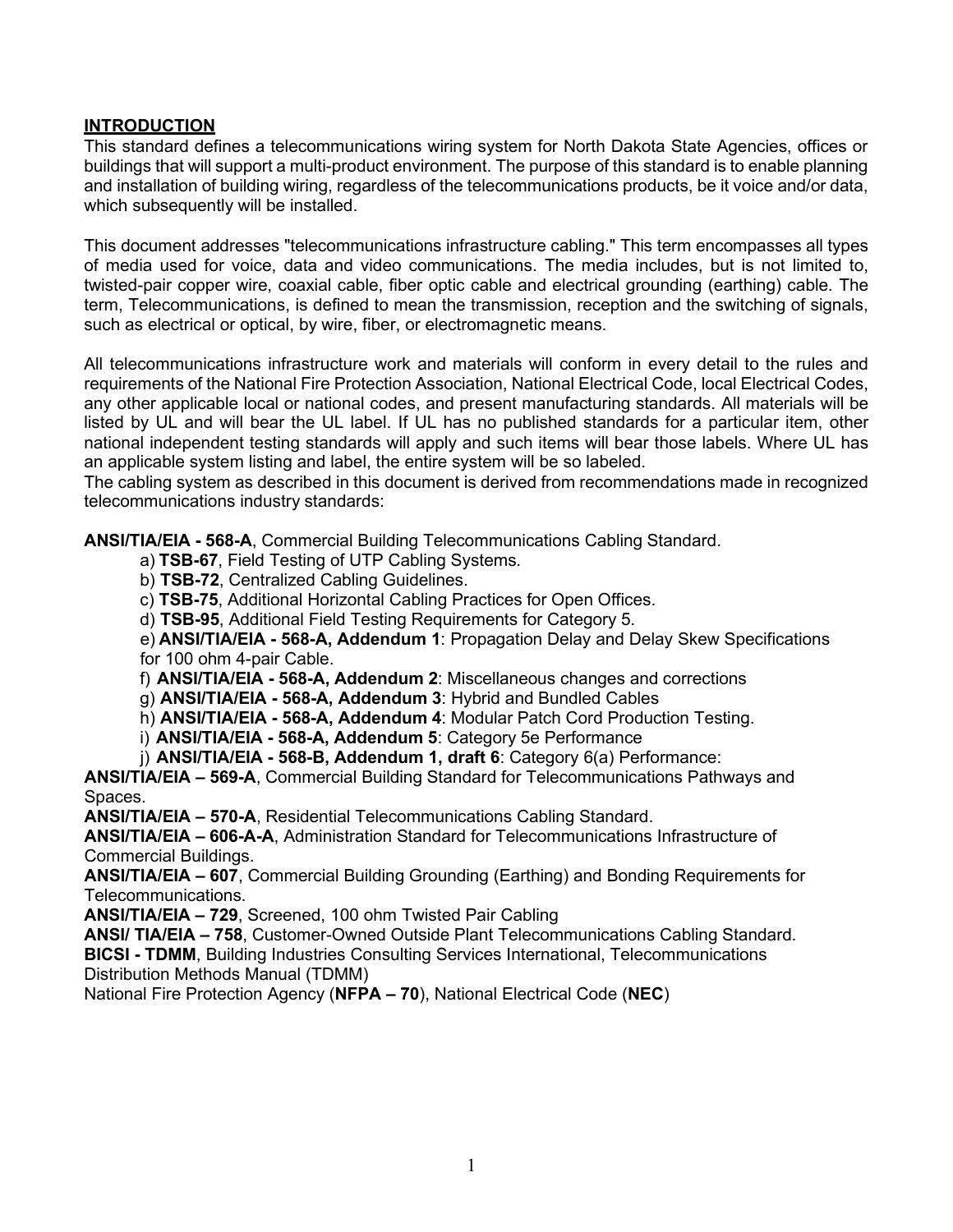IEEE 802.xx, Wireless Local Area Network (WLAN) Standards and Technologies

If this document and any of the documents listed above are in conflict, then the more stringent requirement will apply. All documents listed are believed to be the most current releases of the documents. The Contractor has the responsibility to determine and adhere to the most current local codes when developing the proposal for installation.

Proper adherence to these guidelines will reduce long-term building operation costs by providing a better infrastructure that is adaptable to change.

Telecommunications wiring defined by this standard is intended to have a useful life in excess of ten years.

## **DEFINITIONS, ACRONYMS AND ABBREVIATIONS**

This section contains the definitions of terms, acronyms and abbreviations that have special technical meaning or that are unique to the technical content of this standard.

## **Definitions**

**Cable** – An assembly of one or more conductors or optical fibers within an enveloping sheath, constructed to permit use of the conductors singly or in groups.

**Cross-connect** – A group of connection points, wall or rack mounted, used to mechanically terminate and administer building wiring.

**Multimode Optical Fiber** – An optical fiber that will allow many bound modes to propagate.

**Patch Cord** – A length of wire or optical fiber cable with connectors on each end to join communications circuits at a cross connect.

**Single Mode Optical Fiber** – An optical fiber that allows only one light mode to propagate.

**Telecommunications** – Any transmission, emission or reception of signs, signals, writings, images and sounds, or information of any nature by wire, radio, visual, optical or electromagnetic systems.

**Telecommunication Outlet (Jack)** – A connecting device located in a work area which horizontal wiring system cable terminates and which can receive mating connector.

**Terminal** – A word for a telecommunications closet.

**Work Area** – A building or office space where occupants interact with telecommunications equipment.

#### **Acronyms and Abbreviations**

**EIA/TIA** Electronics Industries Association/ Telecommunications Industries Association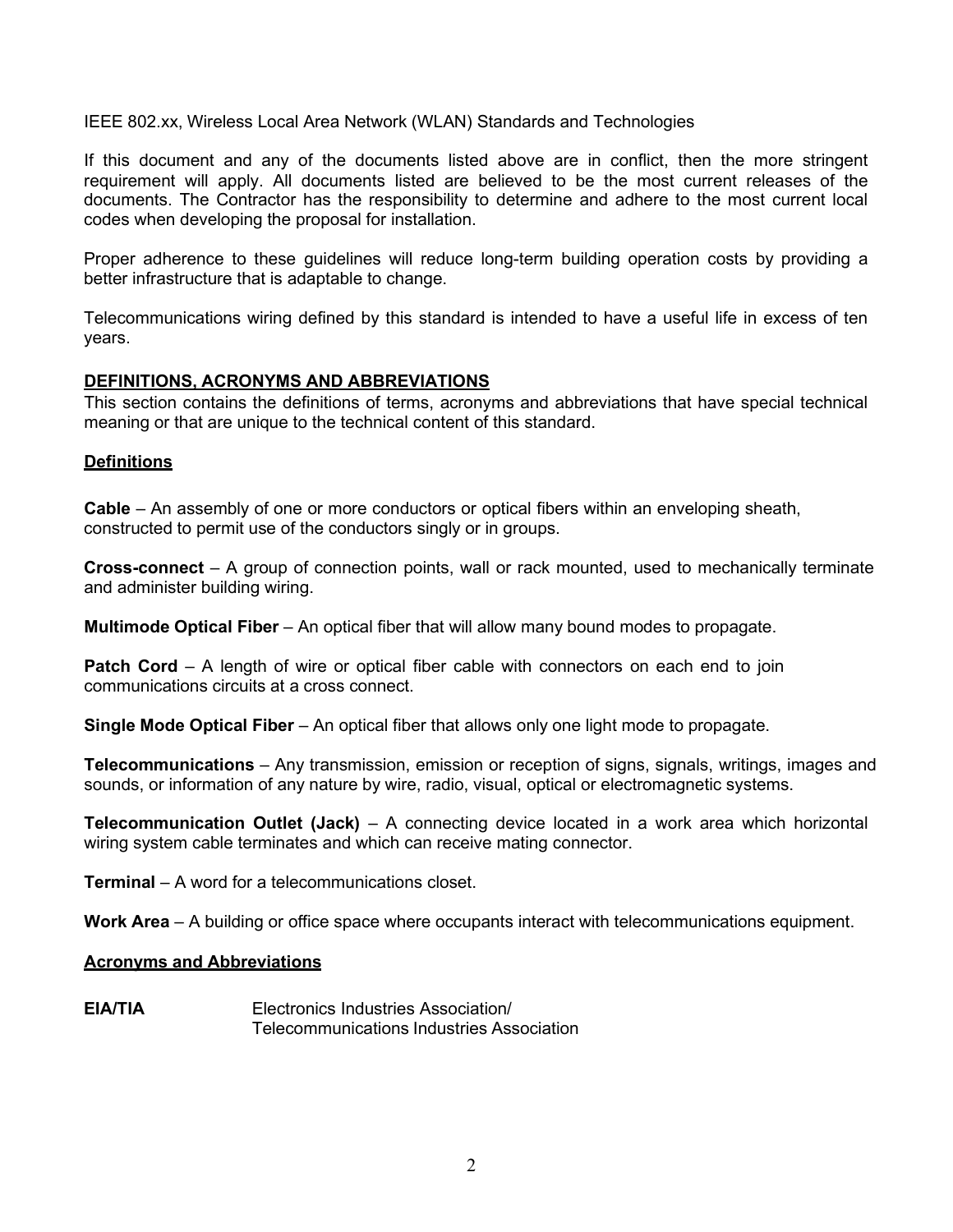| EMI        | Electromagnetic Interference     |
|------------|----------------------------------|
| IC.        | Intermediate Cross-connect       |
| LAN        | I ocal Area Network              |
| <b>MC</b>  | Main Cross-connect               |
| ТC         | <b>Telecommunications Closet</b> |
| <b>UTP</b> | Unshielded twisted Pair          |
| WAN        | Wide Area Network                |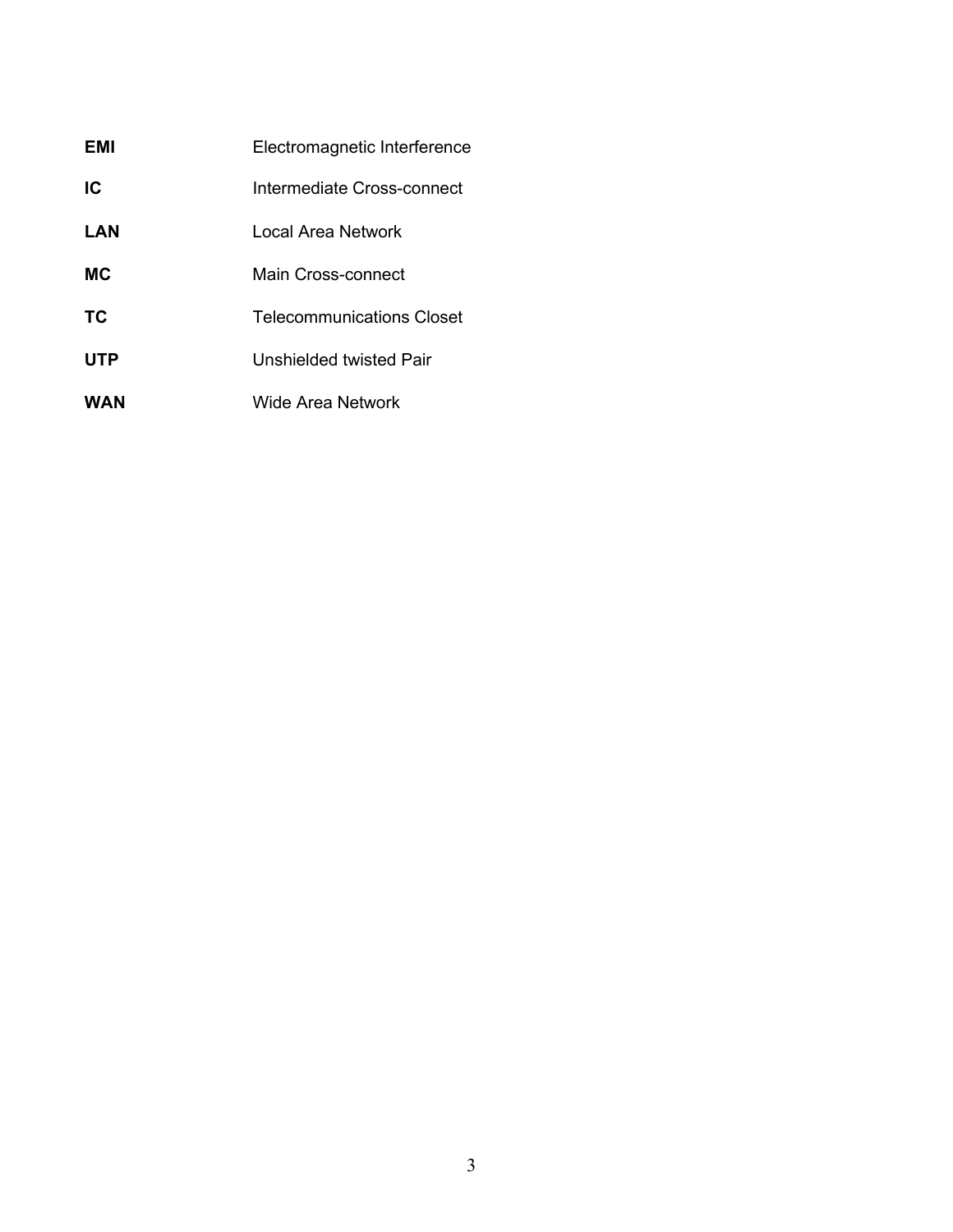# **SPECIFICATIONS**

#### **HORIZONTAL WIRING**

TELECOMMUNICATIONS

The horizontal wiring is the portion of the telecommunications wiring systems that extends from the area outlet to the telecommunications closet. This includes the termination at the outlet as well as the termination and cross connects at the closet. The term *horizontal* is used because typically the wire in this part of the wiring system runs horizontally along the floor(s) or ceiling(s) of a building.

The horizontal wiring shall be a star topology, meaning each work area outlet must be directly connected to a telecommunications closet. The maximum horizontal distance shall not exceed 300' from the outlet to the closet as shown in Figure 1.1, an allowance of approximately 28' was made for thepatch cables in the wire closet and outlet end because the total length from the equipment in the telecommunications closet and the devise on the end cannot exceed 328' total.

A minimum of two telecommunications outlets shall be provided for each individual work area. Both outlets shall be supported by a **4-pair Unshielded Twisted Pair (UTP) Category 6.** Each of these outlets may be used for either voice and/or data. Since both outlet ports are using the same type of cables, it's just a simple matter of cross-connect in the telecommunications closet to either the voice switch or data switch.

WORK AREA



FIGURE 1.1 Typical Horizontal and Work Area Wiring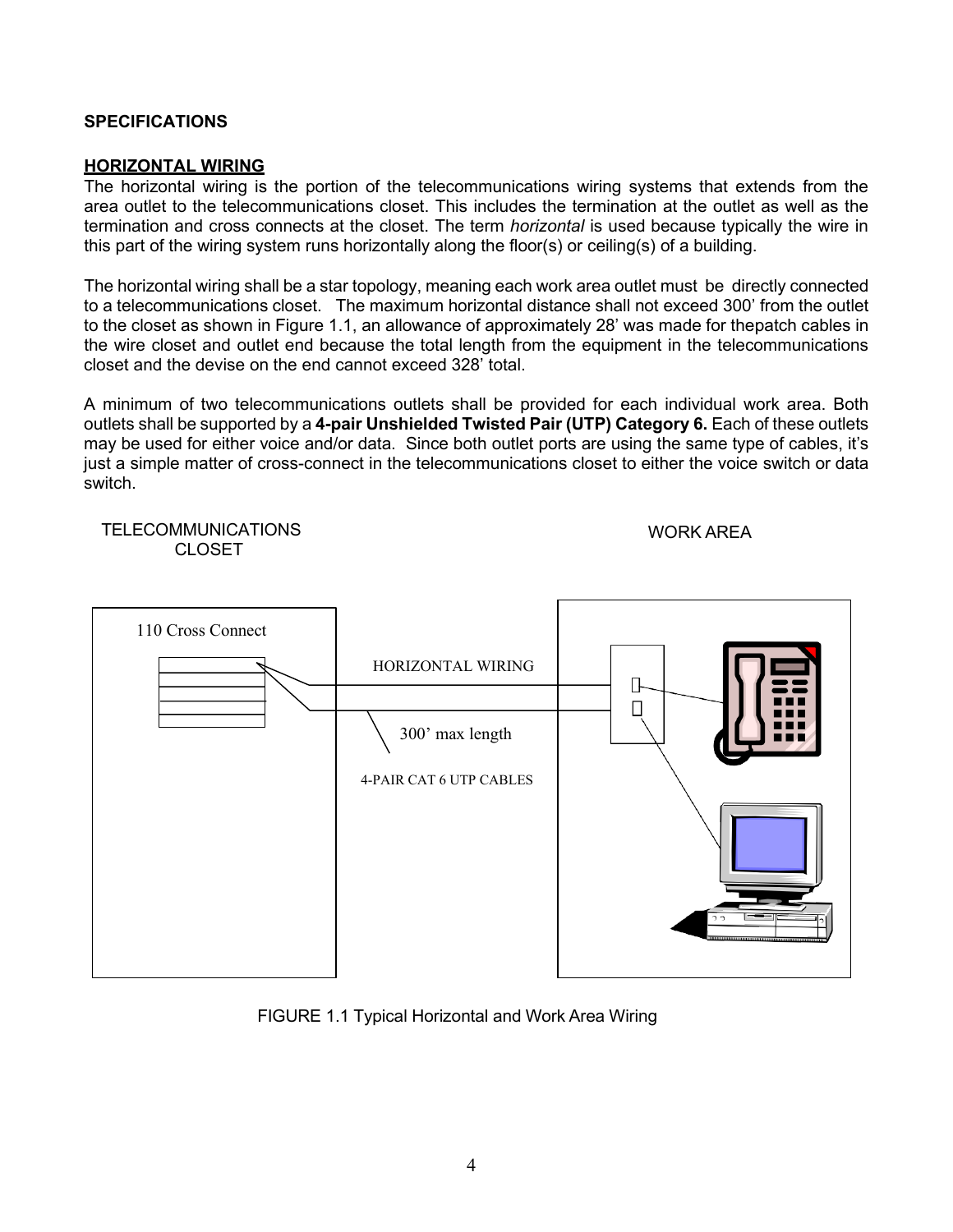## **INSTALLATION**

Category 6 wiring requires special installation practices. Pair twisting, for instance, is one of the critical physical characteristics of the cable that affects near-end cross talk performance. As a result, the **EIA/TIA Standard** requires that the pair twist be maintained to within one-half inch of the termination point on each end of the cable. This requirement is imposed to minimize untwisting of wire pairs and the This requirement is imposed to minimize untwisting of wire pairs and the separation of conductors within a pair.

Our standards call for special termination practices when terminating CAT 6 cable to ensure LAN speeds of up to 1 gigabit to ensure users get the most of their local area network.

When placing cables adhere to the following:

- Use a minimum bend radius of ten times the cable diameter equivalent to placing data wire around a 1" conduit.
- Follow building and fire codes penetrations made during routing of cable through firewalls. Firewalls must be sealed with fire stop materials. This stops the flow of smoke, flames, toxic fumes and etc.
- Avoid routing cables near Electro-magnetic interference noise sources, such as motors and power lines. Hangers are necessary to support the cable above fluorescent fixtures and other sources, which can induce noise on the cable.
- Use the same cable throughout. Do not mix cabling from different manufacturers.
- Avoid coiling cables. This can lead to degradation of its performance.
- Cable ties should be applied with just enough tension to hold the cables in place, but not tightly enough to squeeze the cables, also space the ties randomly.
- Cables must be supported a maximum of 5 feet intervals and cannot be attached to electrical conduit, heating or plumbing hardware or ceiling grid wires.

#### **WORK AREA (OUTLET LOCATION)**

The work area components extend from the telecommunications outlet end of the horizontal wiring system to the station equipment. The station equipment can be any of a number of devices including telephones, fax machines and personal computers.

Work area wiring may vary in form depending on the application. A cord with identical connectors on both ends often is used. Our Standard calls for a CAT 6 cord when the application is a LAN Data device. When adaptations are needed they shall be external to the telecommunications outlet.

Each 4-pair cable shall be terminated in an eight-position CAT 6 Modular Jack as shown in the example below.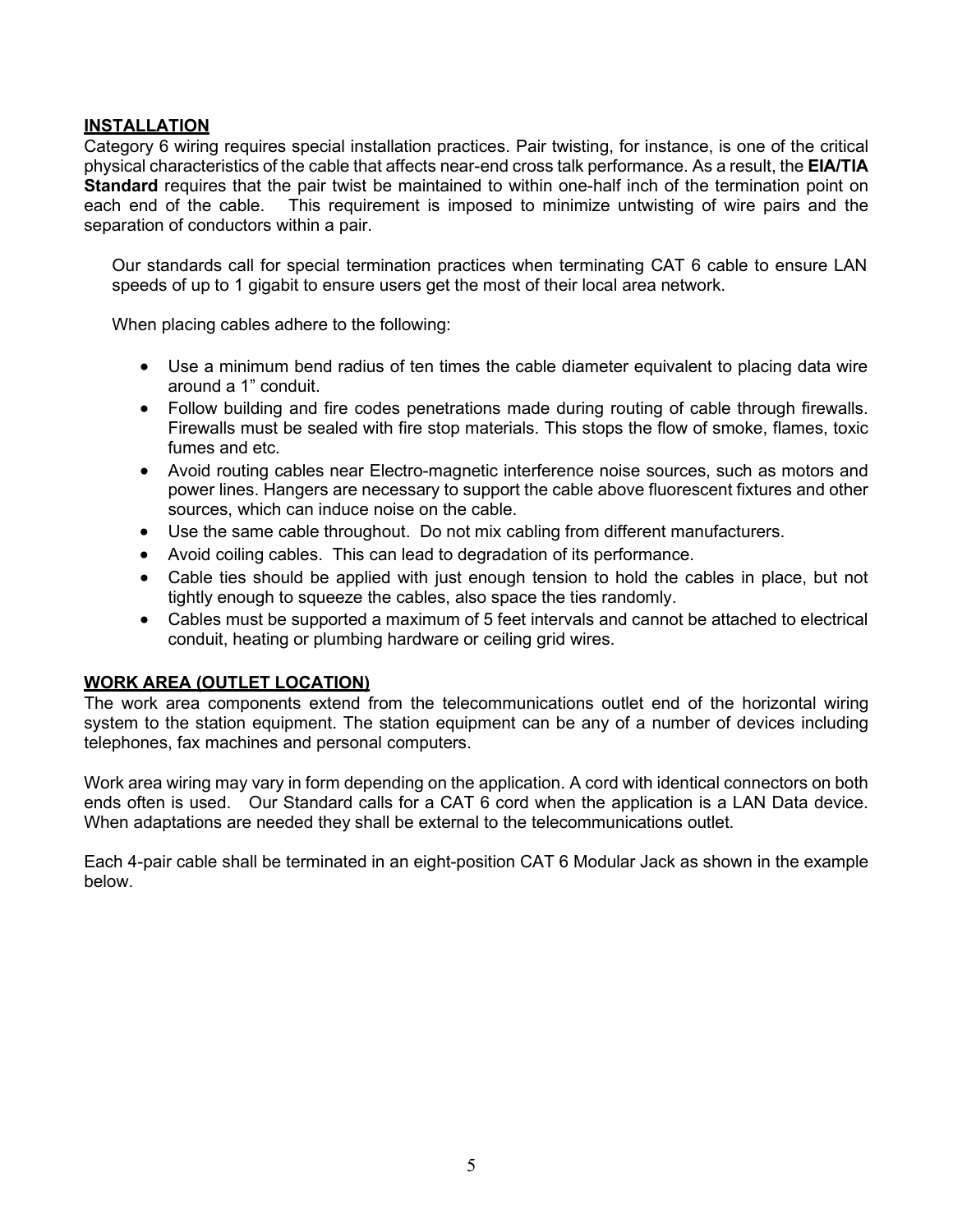

RJ-45 T568B Termination



(Top View)

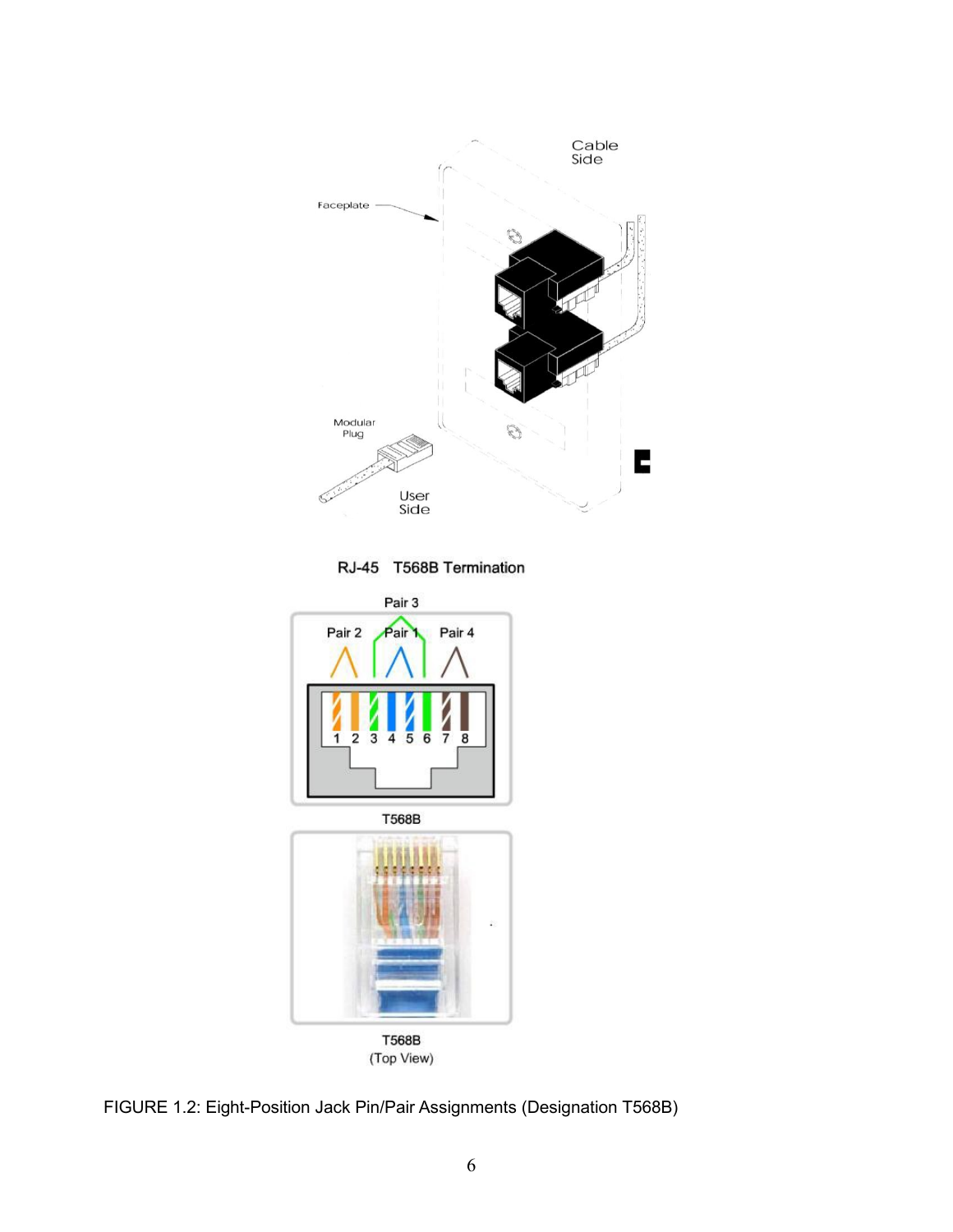# **TELECOMMUNICATIONS CLOSET**

A telecommunications closet is an area within a building set aside for the exclusive purpose of housing equipment associated with the telecommunications wiring system. Every building shall contain at least one telecommunications closet or equipment room. There is no upper limit on the number of telecommunications closets, which may be provided within the building.

The telecommunications closet shall contain the mechanical terminations for a portion of the horizontal wiring system and a portion for the backbone wiring system. In this usage, the telecommunications closet shall provide facilities (space, power, grounding, etc.) for the passive (cross-connect) or active devices or both used to interconnect the two systems.

All termination of station wiring at the telecommunications closet shall be terminated on **Cat 6 110-type hardware** with red designation labels. Backbone, riser or tie cables shall also be terminated on Cat 6 **110-type hardware** using green designation labels. The 110 blocks must be placed at normal working height and be at least 3 feet from powered transformers and power panels.

## **LABELING**

Each telecommunications outlet shall have a label placed on the Faceplate or cover of jack, this is to identify the outlet for record keeping as well as for maps or floor plans. Each label will contain the xx- yyyz identifier. The xx is the number of the telecommunications closet that the particular outlet is terminated in. The yyy is the number of the outlet. The z is the port number of the outlet.

Example: Term 1 jack 13 slot  $1 = 01-013-1$ 

# **TESTING**

Contractors and installers will perform several tests in order to meet true CAT 6 performance for permanent link and channel compliance. The following tests must be completed and the results will be sent to ITD in an electronic format:

**Return Loss -** Return Loss test is a measure of the reflected energy caused by impedance variations in the cable and is especially important for applications that use simultaneous bi-directional transmission. Impedance mismatches cause reflections, which distort high speed data signals. A cable with good return loss will tend to have few signal reflections in the pair due to changes in impedance. A cable with poor return loss characteristics will lose signal strength or be highly distorted due to the signals being reflected.

**Insertion Loss-** The Insertion Loss, or also known as Attenuation, measured in dB, occurs when a device is inserted into a copper or fiber optic transmission line. In a telecommunications circuit void of any connections, each jack, plug or splice added will increase the attenuation of the circuit

**Attenuation-** Attenuation is the change in transmission signal strength between two points. The measure is in decibel(s), dB. For copper the measurement is usually taken at a certain frequency (or several), and for fiber at a specific wavelength. Attenuation is one of the major performance affecting factors of data cable, both copper and fiber. The signal at the distant end must be "loud" enough for the receiver to "hear" it. If it is not loud enough, an error may occur in the network causing retransmissions and impacting the network performance.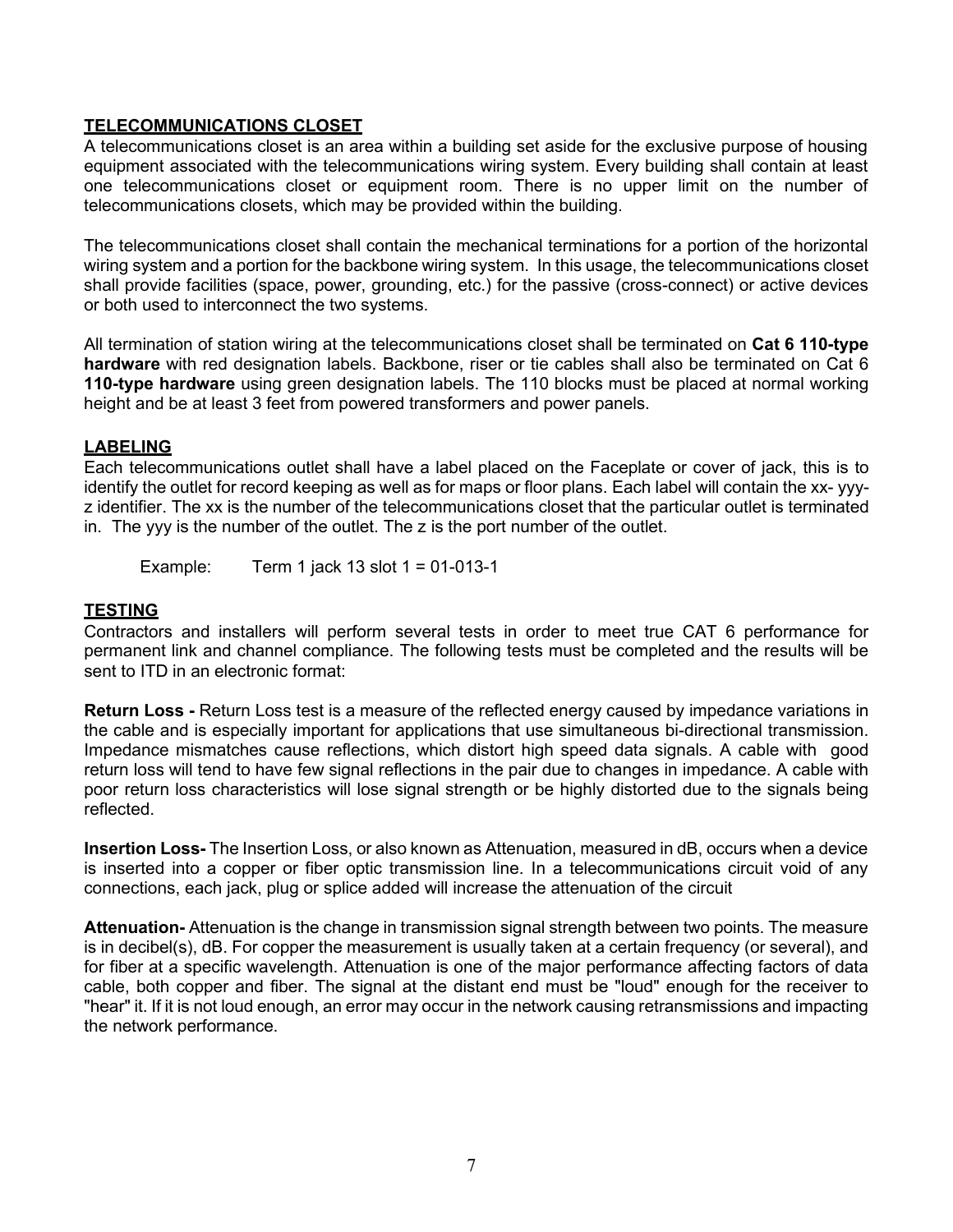**NEXT-** NEXT (near-end crosstalk) shows the level of noise interference between each pair of signals at one end of the channel measured against a transmitted signal at that same end. A familiar example of cross talk in general is when you hear a second conversation on the telephone while you are talking. If there is too much crosstalk, it may interfere with transmitted signals. The noise is mainly generated where the connectors mate because the twisted pairs must run straight for a short distance.

**PSNEXT-** PSNEXT (power sum near-end crosstalk) shows the level of noise interference from all three of the other pairs summed together on each pair of signals at the near end to the transmitter. This is the noise level when all four pairs are used at the same time as with Gigabit Ethernet. Crosstalk can be minimized by retaining the cable pair twist configuration as much as possible when terminating the cable on the connecting hardware.

**Attenuation to Crosstalk -** Attenuation to Crosstalk (akin to ACR) shows the frequency range for which the signal is strong enough to be detected over the noise when using any two pairs. This is probably your most useful graph because this gives you a visual depiction of your frequency bandwidth, as you can see the point where your signal is no longer discernible from the noise.

**Attenuation to PSNEXT -** Attenuation to Power Sum Crosstalk (akin to PSACR) shows that the signal is strong enough to be detected over the noise when you are using all four pairs at one time. This is probably your most useful graph for because this gives you a visual depiction of your bandwidth for Gigabit Ethernet, as you can see the frequency at which your signal is no longer discernible from the noise.

**FEXT** - FEXT (far end crosstalk) is the measurement of crosstalk in dB at the opposite end of the cable from which the signal originated. FEXT is important, but with today's transmission schemes Power Sum ELFEXT is much more important.

**ELFEXT -** ELFEXT (equal level far-end crosstalk) shows the level of noise interference between each pair of signals at one end of the channel measured against a transmitted signal coming from the opposite end of the channel with the effects of attenuation removed. As with NEXT (near-end crosstalk) the noise is mainly generated where the connectors mate because the twisted pairs must run straight for a short distance. ELFEXT removes the impact of insertion loss on Far End Crosstalk.

**PSELFEXT** - PSELFEXT (power sum equal level crosstalk) is one of the mandatory tests under **ANSI/TIA/EIA 568-B.1 and B.2 Standard**. It shows the level of noise interference from all three of the other pairs summed together on each pair of signals at one end of the channel measured against a transmitted signal coming from the opposite end of the channel.

**ACR -** ACR (attenuation to crosstalk ratio) is the ratio of attenuation and crosstalk measured in dB at a given frequency. Sometimes known as Signal to noise ratio, this measurement is one of the defining tests for data cabling. If the result of this measurement is too low, then the receiving end will not hear the signal over the noise created on the line from other pairs. **EIA/TIA** specifies specific values for ACR in order to meet the various categories of cable. In Category 5e and 6 cables systems, Power Sum ACR is used, which is the cross talk calculation using 4 energized pairs.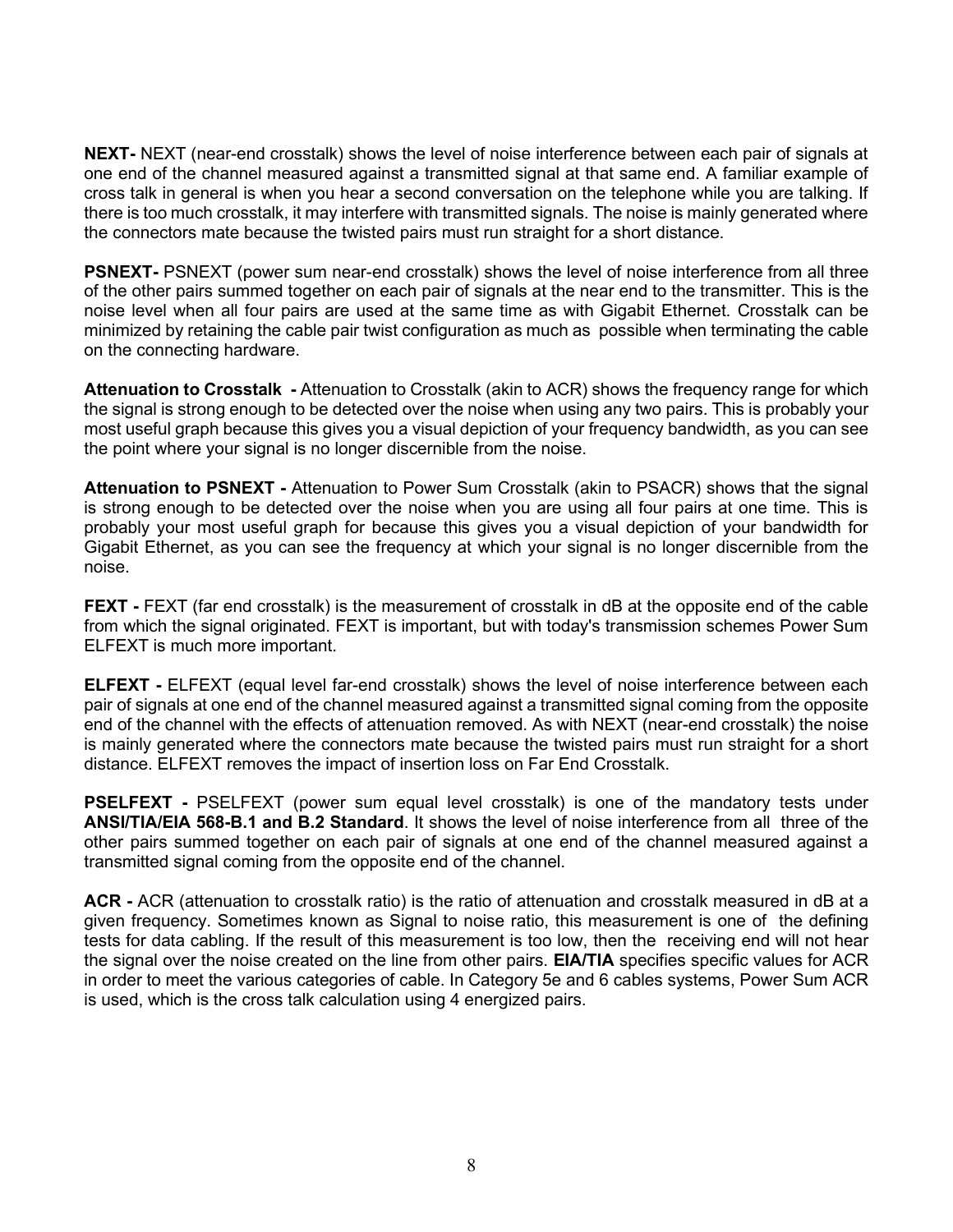**PSACR -** PSACR (power sum attenuation to crosstalk ratio) is similar to ACR except that Power Sum NEXT is used in the calculation instead of NEXT. PS-ACR is one of the main tests used when comparing various cables to determine which cable is better. PS-ACR is the difference between Attenuation and PSNEXT. The result is referred to as "head room". The more head room a cable or system has the more forgiving it will be with installation errors (apart from miss wiring).

All proposed fiber solutions should conform to the following specifications: Acceptable DB loss:

• 0.25db/Km + 0.3db/splice +.5db/connector pair (bi-directional)

PMD (Polarization Mode Dispersion)

- 40 ps (pico seconds) for 2.5 Gig <2.0 PMD coefficient
- 10 ps for 10 Gig <0.5 PMD coefficient
- 2.5ps for 40 Gig <0.125 PMD coefficient

CD (Chromatic Dispersion)

- 16640 ps/nm for 2.5 Gig
- 1040 ps/nm for 10 Gig
- 65 ps/nm for 40 Gig

# **BACKBONE WIRING**

The function of the backbone wiring is to provide interconnection between telecommunications closets, equipment rooms and entrance facilities in the telecommunications wiring system structure. Typically multi-pair cable and/or fiber optics cable are used as backbone cables.

The backbone wiring shall use the conventional hierarchical star topology where in each telecommunications closet is wired to a main cross-connect or an intermediate cross-connect then to a main cross-connect.

Backbone wiring defined by this standard is applicable to a range of different user requirements. Depending upon the characteristics of the individual application, choices with respect to transmission media have to be made. In making this choice, factors to be considered include:

- Flexibility with respect to supported services;
- Required useful life of backbone wiring:
- Site size and user population

To determine the size of the backbone cable you need to estimate the number of users that could beassigned to work out of this particular closet. You then double that figure and round up to the nearest

100. Example: if 40 phones, faxes or modems are utilized, double it to 80 and round up to the nearesthundred. So in this case, a hundred pair cable should be sufficient.